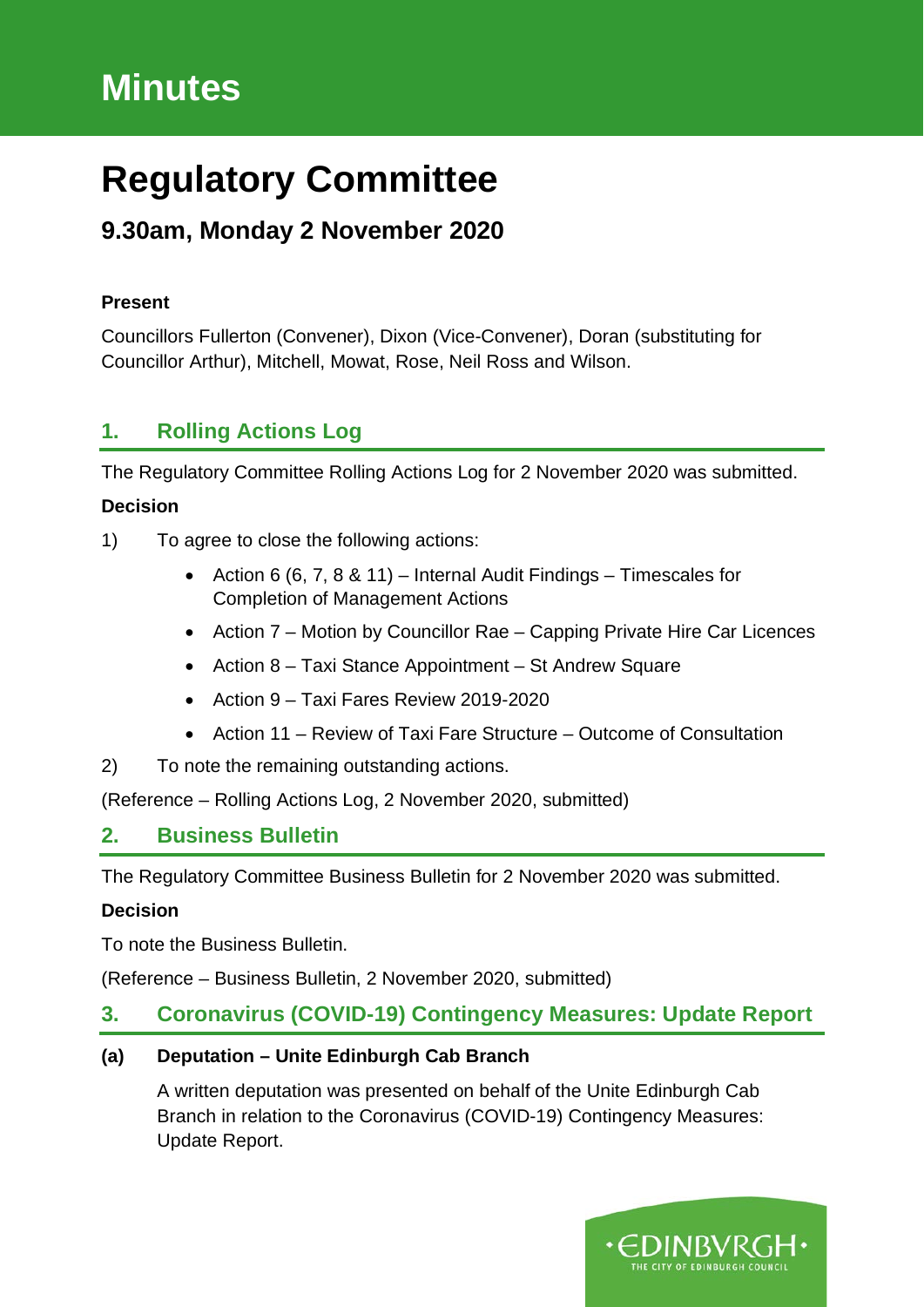The deputation expressed concern regarding the decrease in renewals of taxi driver licences due to the price of vehicles as a result of the Age and Emissions Policy. Frustration was also expressed at what they perceived to be a lack of communication from the City of Edinburgh Council (CEC), particularly with regards to airport fees.

The deputation requested that a compliance checklist for testing vehicles be made available to taxi operators and garages to allow for a standardised form of testing that did not require vehicles to be tested at the CEC's Taxi Examination Centre. They also requested that existing drivers who had already completed training be exempt for three years to relieve financial pressures.

## **(b) Report by the Executive Director of Place**

The decisions made and actions taken as a result of the Covid-19 pandemic during the period since the Regulatory Committee last met on 9 March 2020 were set out. The decisions which the committee would require to take going forward were also outlined.

#### **Decision**

- 1) To note the report.
- 2) To agree to extend the current temporary modification to the Age and Emissions policy for taxis and Private Hire Vehicles in respect of Euro 5 vehicles as set out in paragraph 4.40 of the report by the Executive Director of Place.
- 3) To note that the roll-out of refresher training for existing licensed drivers would be postponed due to the current public health emergency until April 2021 as detailed in paragraph 4.42 of the report.
- 4) To agree to the revised training programme to be delivered online for new taxi or Private Hire Car (PHC) drivers as set out in paragraphs 4.43 to 4.49 of the report.
- 5) To note the contents of the report which explained the concerns that the licensed Taxi and Private Hire trade had expressed regarding ongoing financial hardship throughout the pandemic as a result of the public health restriction.
- 6) To note that officers, after consultation with the Convenor, Vice-Convener and group spokespersons, had agreed to an operational change to allow vehicles which were not compliant with the Age & Emissions policy to present their vehicles for testing to allow them to keep operating until such time as the policy position was reviewed or the applicant's Age and Emissions appeal application could be considered.
- 7) To note that the current Age and Emissions policy required all vehicles to be less than 10 years old generally when presented for test effective from 1 April 2020 and as a result an additional 270 vehicles had been expected to upgrade over between April 2020 and April 2021.
- 8) To note that the Low Emission Zone implementation dates had been extended by a period of 12 months due to the effect of the pandemic and would not take effect until 2023 at the earliest.